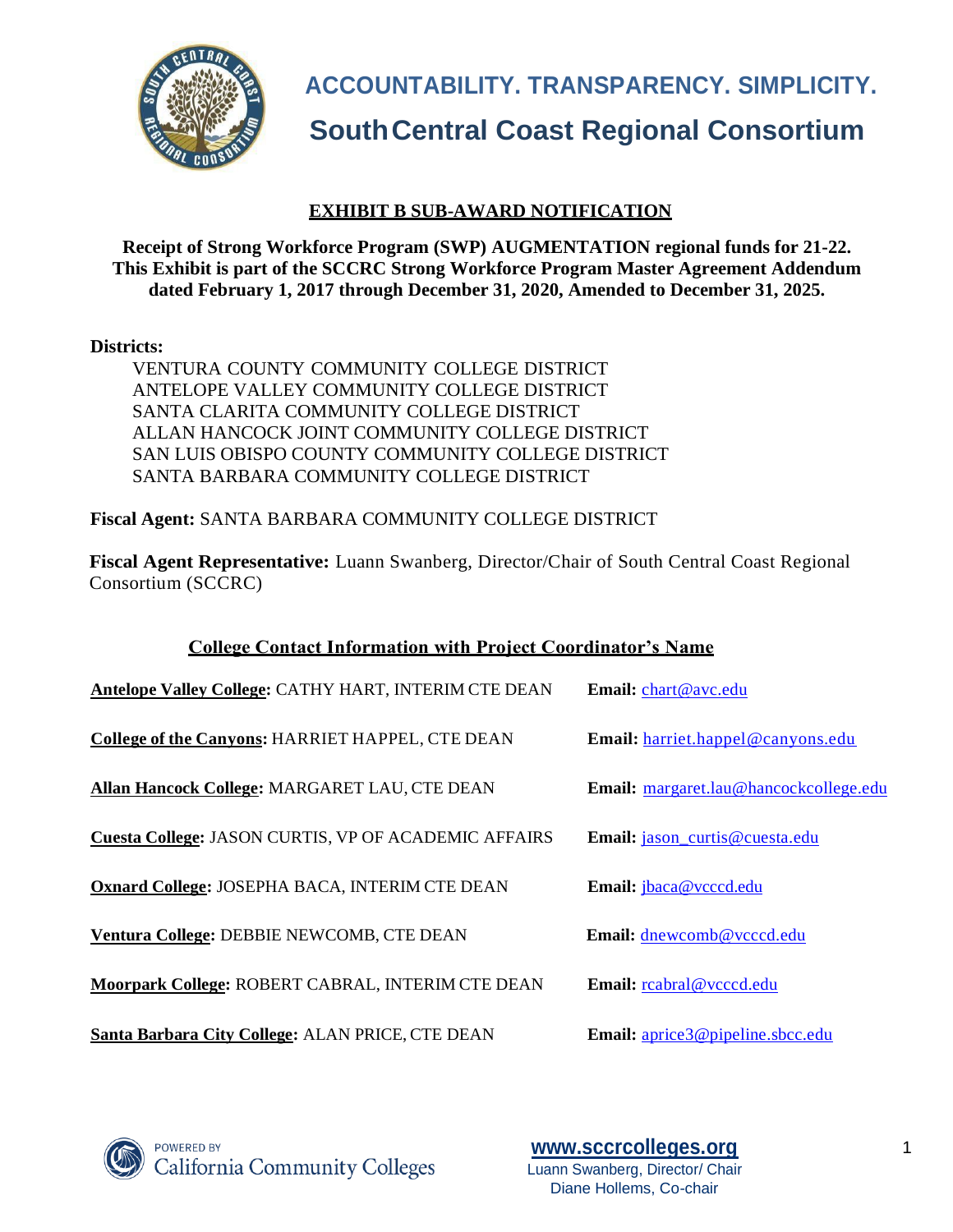# **21-22 SWP Regional funds to be disbursed to college districts (via invoice) as approved by the SCCRC SWP District CEOs in accordance with the attached SPENDING PLAN SPREADSHEET:**

**Funding Timeline:** July 1, 2021 - December 31, 2023

# **Strong Workforce Program Description**

The Strong Workforce Program seeks for community colleges to offer "more and better CTE" and its metrics account for college CTE FTES, student certificate and degree completions and transfer where appropriate, job placements and wage growth. The SWP should align with other statewide community college guidance and initiatives such as Vision for Success, California Adult Education Program, Guided Pathways and align with the Workforce Development Boards.

## **Scope of Work**

Investments will be made to achieve the objectives ofthe Strong Workforce Program and align to the regional Strong Workforce Plan and outcome metrics.

## **Reporting**

SWP funding is project based with project submissions and reporting into the NOVA system in accordance with the Chancellor's Office input and reporting timelines. Each college district is responsible to keep all backup detail associated with spending and to respond to SWP audit requests from the Chancellor's Office.

## **Terms and Conditions:**

**A copy of the NOVA certified project must accompany all invoices prior to payment.**

**Invoices must be addressed to "Santa Barbara Community College District" and emailed directly to: Luann Swanberg: [lrswanberg@pipeline.sbcc.edu](mailto:lrswanberg@pipeline.sbcc.edu) and Diane Hollems: [diane.hollems@gmail.com,](mailto:diane.hollems@gmail.com) with a cc to: [amanda.j58@gmail.com](mailto:amanda.j58@gmail.com)**